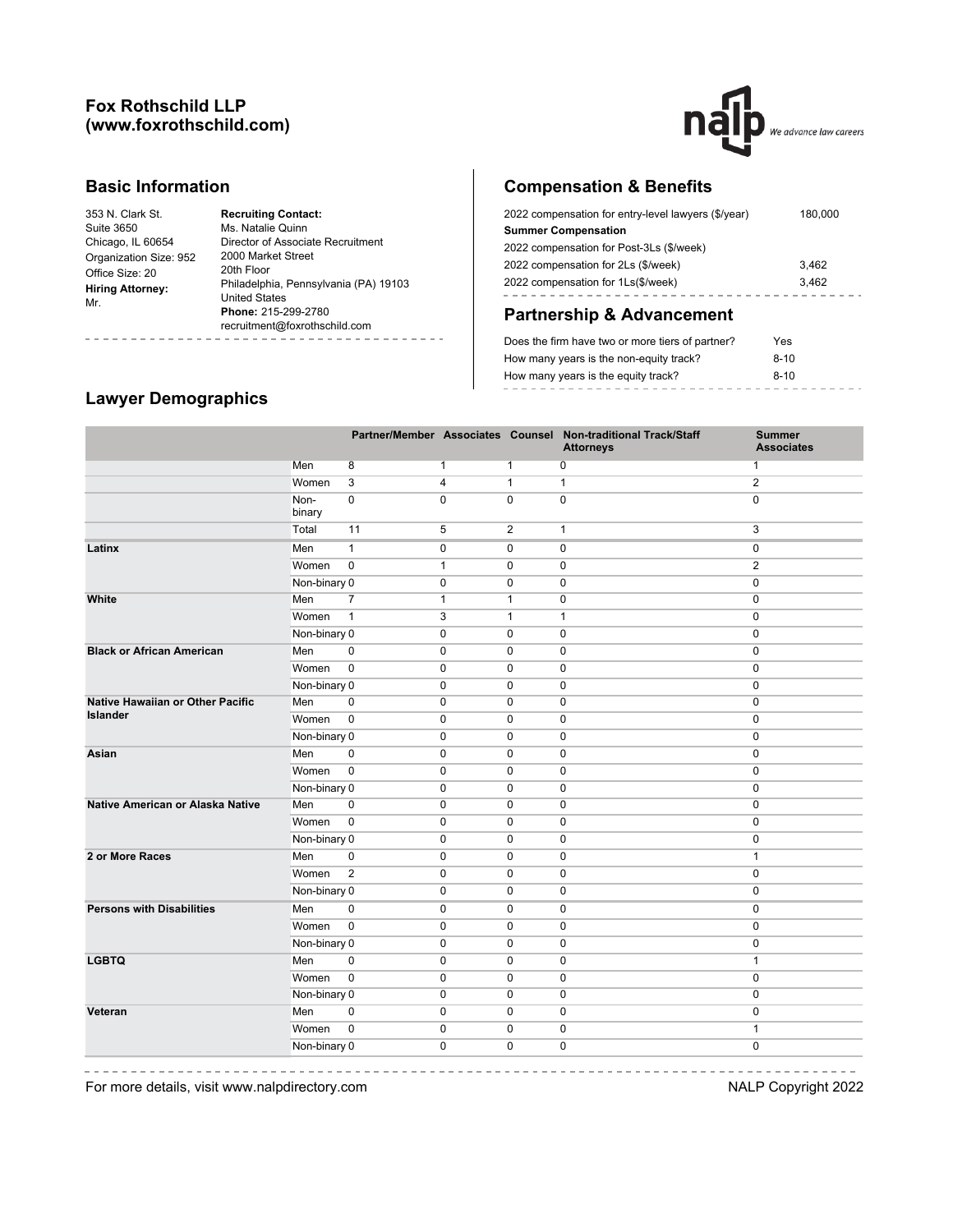# **Fox Rothschild LLP (www.foxrothschild.com)**



## **Pro Bono/Public Interest**

| Robert Tintner, Esquire and Archana Nath, Esquire                               |           |
|---------------------------------------------------------------------------------|-----------|
| Pro Bono Committee Co-Chairs<br>215-299-2000                                    |           |
|                                                                                 |           |
| Is the pro bono information indicated here firm-wide or specific to one office? | Firm-wide |
| % Firm Billable Hours last year                                                 | .75%      |
| Average Hours per Attorney last year                                            | 11.68     |
| Percent of associates participating last year                                   | 53.02     |
| Percent of partners participating last year                                     | 30.59     |
| Percent of other lawyers participating last year                                | 22.64     |
|                                                                                 |           |

# **Professional Development**

| Evaluations                                                                                        | Other |
|----------------------------------------------------------------------------------------------------|-------|
| Does your organization use upward reviews to evaluate and provide feedback to supervising lawyers? | No    |
| Rotation for junior associates between departments/practice groups?                                | No    |
| Does your organization have a dedicated professional development staff?                            | Yes   |
| Does your organization have a coaching/mentoring program                                           | Yes   |
| Does your organization give billable hours credit for training time?                               | Yes   |
|                                                                                                    |       |

# **HIRING & RECRUITMENT**

|                                            | Began Work In | <b>Expected</b>                |          |                                |          |
|--------------------------------------------|---------------|--------------------------------|----------|--------------------------------|----------|
| <b>LAWYERS</b>                             | 2020          | <b>Prior Summer Associates</b> | 2021     | <b>Prior Summer Associates</b> | 2022     |
| Entry-level                                | 0             | 0                              | 0        | $\mathbf 0$                    |          |
| Entry-level (non-traditional track)        | 0             | 0                              | $\Omega$ | 0                              | $\Omega$ |
| <b>Lateral Partners</b>                    | 2             | $\Omega$                       | $\Omega$ | $\mathbf{0}$                   | $\Omega$ |
| <b>Lateral Associates</b>                  | 2             | 0                              |          | $\mathbf 0$                    |          |
| All Other Laterals (non-traditional track) | $\Omega$      | $\Omega$                       | $\Omega$ | $\mathbf 0$                    | O        |
| Post-Clerkship                             | 0             | $\Omega$                       | $\Omega$ | $\mathbf 0$                    | $\Omega$ |
| LL.M.s (U.S.)                              | 0             | $\Omega$                       | $\Omega$ | 0                              | $\Omega$ |
| LL.M.s (non-U.S.)                          | 0             | $\Omega$                       | $\Omega$ | $\mathbf 0$                    | $\Omega$ |
| <b>SUMMER</b>                              |               |                                |          |                                |          |
| Post-3Ls                                   | 0             | $\Omega$                       | $\Omega$ | $\mathbf{0}$                   |          |
| 2 <sub>ls</sub>                            | $\Omega$      | $\Omega$                       |          | $\Omega$                       |          |
| 1Ls                                        | 0             | 0                              | 0        | $\mathbf 0$                    |          |

| Number of 2021 Summer 2Ls       |  |  |  |  |
|---------------------------------|--|--|--|--|
| considered for associate offers |  |  |  |  |
| Number of offers made to        |  |  |  |  |
| summer 2L associates            |  |  |  |  |
| <b>General Hiring Criteria</b>  |  |  |  |  |

0

0

We seek students with superior academic achievement, strong interpersonal skills, entrepreneurial ambition and demonstrated leadership; we also prefer involvement in Law Review and/or Moot Court, or other comparable credentials and experience. ------------

#### **General Practice Areas**

| <b>GENERAL PRACTICE</b><br><b>AREAS</b> | <b>EMPLOYER'S</b><br><b>PRACTICE GROUP</b><br><b>NAME</b>       | NO. OF<br><b>PARTNERS/MEMBERS</b> | NO. OF<br><b>COUNSEL</b> | NO. OF<br><b>ASSOCIATES</b> | NO. OF<br><b>ENTRY-LEVEL</b><br><b>PLACEMENTS</b><br><b>IN THIS</b><br><b>PRACTICE</b><br><b>AREA LAST</b><br><b>YEAR</b> | NO. OF<br><b>NON-TRADITIONAL</b><br><b>TRACK/STAFF</b><br><b>ATTORNEYS</b> |
|-----------------------------------------|-----------------------------------------------------------------|-----------------------------------|--------------------------|-----------------------------|---------------------------------------------------------------------------------------------------------------------------|----------------------------------------------------------------------------|
| <b>Business, Corporate</b>              | Corporate                                                       | 2                                 |                          |                             | 0                                                                                                                         | 0                                                                          |
| <b>Trusts and Estates</b>               | <b>Employee Benefits &amp;</b><br><b>Executive Compensation</b> | $\Omega$                          | $\Omega$                 | $\Omega$                    | $\Omega$                                                                                                                  | 0                                                                          |
| <b>Business, Corporate</b>              | Entertainment & Sports<br>Law                                   | - 0                               | $\Omega$                 | $\Omega$                    | $\Omega$                                                                                                                  | $\mathbf 0$                                                                |
| <b>Bankruptcy</b>                       | <b>Financial Restructuring</b><br>& Bankruptcy                  | $\overline{2}$                    | $\Omega$                 | $\Omega$                    | $\Omega$                                                                                                                  | $\Omega$                                                                   |
| <b>Intellectual Property</b>            | <b>Intellectual Property</b>                                    | 0                                 | $\Omega$                 | $\Omega$                    | 0                                                                                                                         | 0                                                                          |